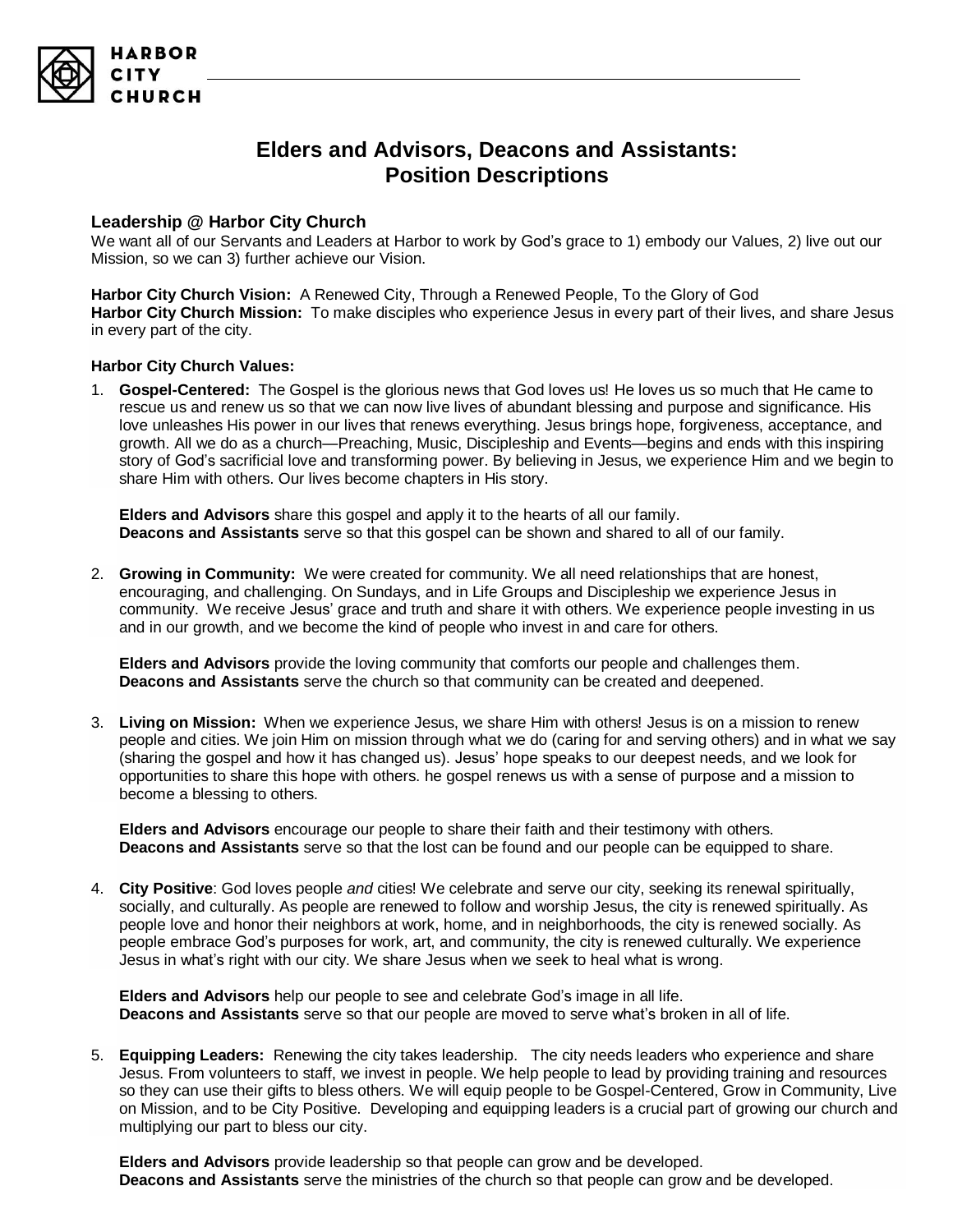# **Elders & Elder Advisors at Harbor City Church Position Description**

**Term:** Elders and Elder Advisors are able to serve as long as they are part of our church family. We are currently discussing having them serve for a 3 year term, and then breaking for a year. But family or life demands may also move them to step back from serving in this role.

In addition to being present for Sunday Service and in their Life Group, **being an Elder typically requires 3-5 hours/month**. Below is a list of responsibilities covered by the Elders. Not every elder fulfills every responsibility.

### **RESPONSIBILITIES of Elders and Elder Advisors**

- **1. Be an Example of the Gospel to the Church (1Timothy 4:12; Titus 2:2-8)**
	- Embody the church's five values in your relationships at home, church, work, in your neighborhood. Not perfectly, but growing through the grace of God.
- **2. Shepherd the people of our church (1Peter 5:1-4; Psalm 23; John 10; Acts 20:16-38; 1Corinthians 5; Matthew 16:19; 18:15-20; 1Corinthians 5)** 
	- Care for and Visit people in need—Listen, advise, and pray
	- Many of our Elders lead a Life Group
	- Conduct Membership interviews and exit interviews
	- Work in conjunction with the Deacons so peoples' spiritual and physical needs are met
	- Participate in cases of church discipline
- **3. Oversee the Health of the Church (Exodus 18:8-27; Titus 1:7; 1Timothy 3:1)**
	- Goals and Metrics: Is our church healthy? Are we moving toward our Vision/Mission/Values?
	- High Level Governance of Pastor/Staff over Finances, Missions, Discipleship

### **QUALIFICATIONS**

#### **Spiritual Maturity for Elders**

We are not looking for perfect men, we are looking for men who have a mature relationship with Jesus. You can see Jesus in them and you experience Jesus through them. They are able to fulfill the responsibilities in the description above. Below is a summary and brief description of the character qualifications for elders. These define spiritual maturity. Again, no one is perfect in any of these areas, but it should be evident that these men follow Jesus, are being changed by Jesus, and are committed to the mission of Jesus (see Acts 4:13).

**Character** – He knows and shows the character qualifications of an Elder in the bible. He is aware of his personal battle with sin. He is growing more like Jesus by preaching the gospel to himself and being accountable to others. Here is a summary of the Bible's qualifications for Elders from 1Tim 3:1-7 & Titus 1:6-9.

- •**Blameless/Above Reproach**–Has a reputation for integrity; is respected by those in the church and outside.
- •**Husband of one wife/Manages household well**—Not promiscuous (if married or single). Has an ordered life. Faithful as husband and father (if married).
- •**Self-controlled/Not enslaved to drunkenness or greed**–Able to order his life under God's authority. Not ruled by addiction.
- •**Hospitable**–Welcomes outsiders and insiders into the church community. Uses home as a place for ministry.
- •**Not quarrelsome**—Isn't argumentative. Disagrees well. Is full of grace & truth. Speaks the truth in love.
- •**Gentle; not overbearing, violent or quick tempered**—Approachable by all kinds of people; not easily angered
- •**Upright, Holy and Disciplined**—Has a proven track record of gospel change and spiritual fruit.
- •**Able to teach**: Helps people understand the gospel, makes disciples who follow Jesus, are changed by Jesus, and are committed to Jesus' mission in their lives.

#### **Theological Knowledge**

Elders must subscribe to the Westminster Standards, which will be covered in the training. In addition, Deacons must enthusiastically support the Vision, Mission, and Five Values of Harbor City Church.

### **ELDER ADVISORS**

Elder Advisors should strive toward the spiritual maturity and theological knowledge required of an Elder. They are chosen because of their fruitful ministry in the congregation, and because they generally represent the theological knowledge and skills of Elders.